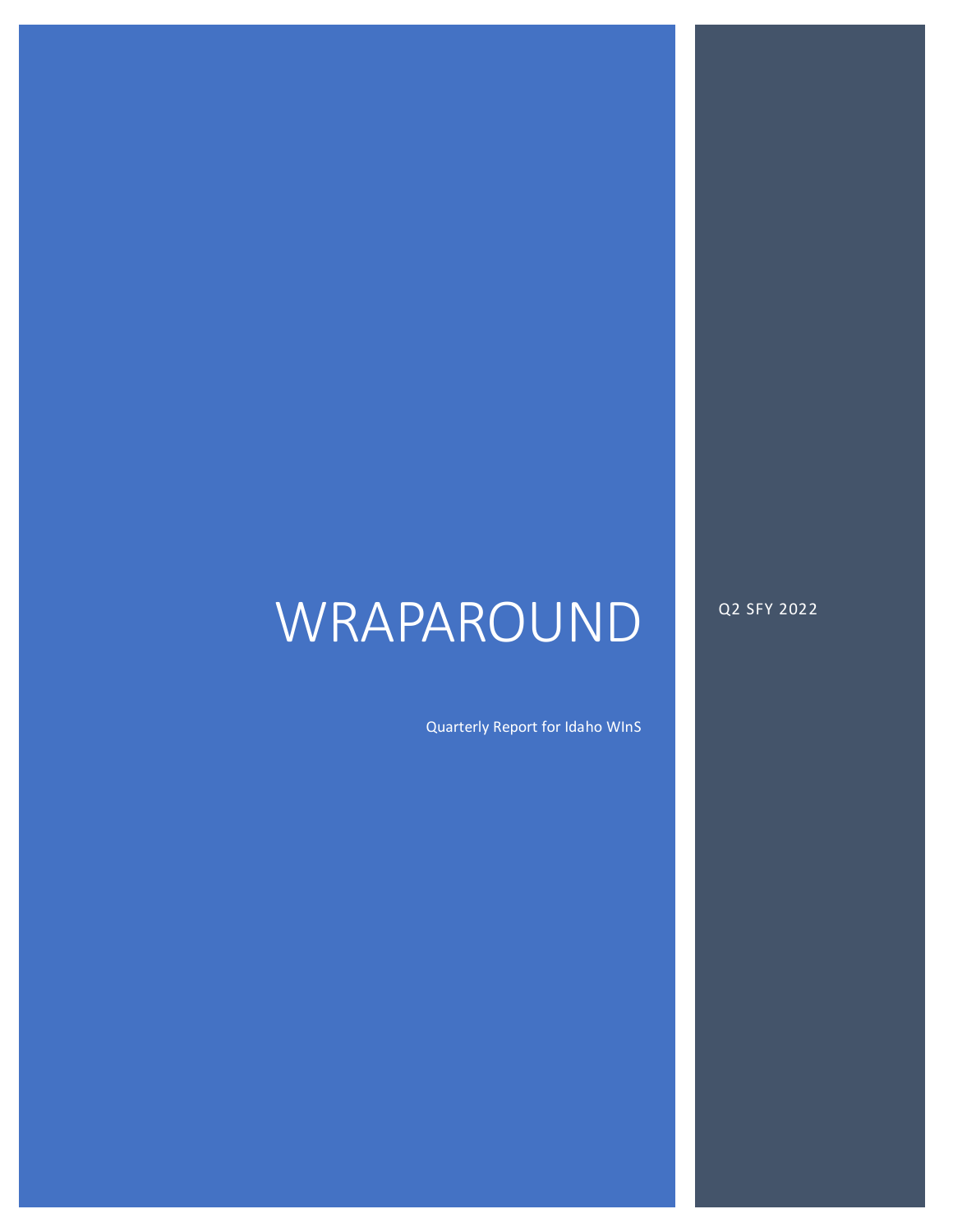## **Table of Contents**

| Page 2 |
|--------|
| Page 3 |
| Page 3 |
| Page 3 |
| Page 4 |
| Page 5 |
| Page 6 |
| Page 6 |
| Page 7 |
| Page 8 |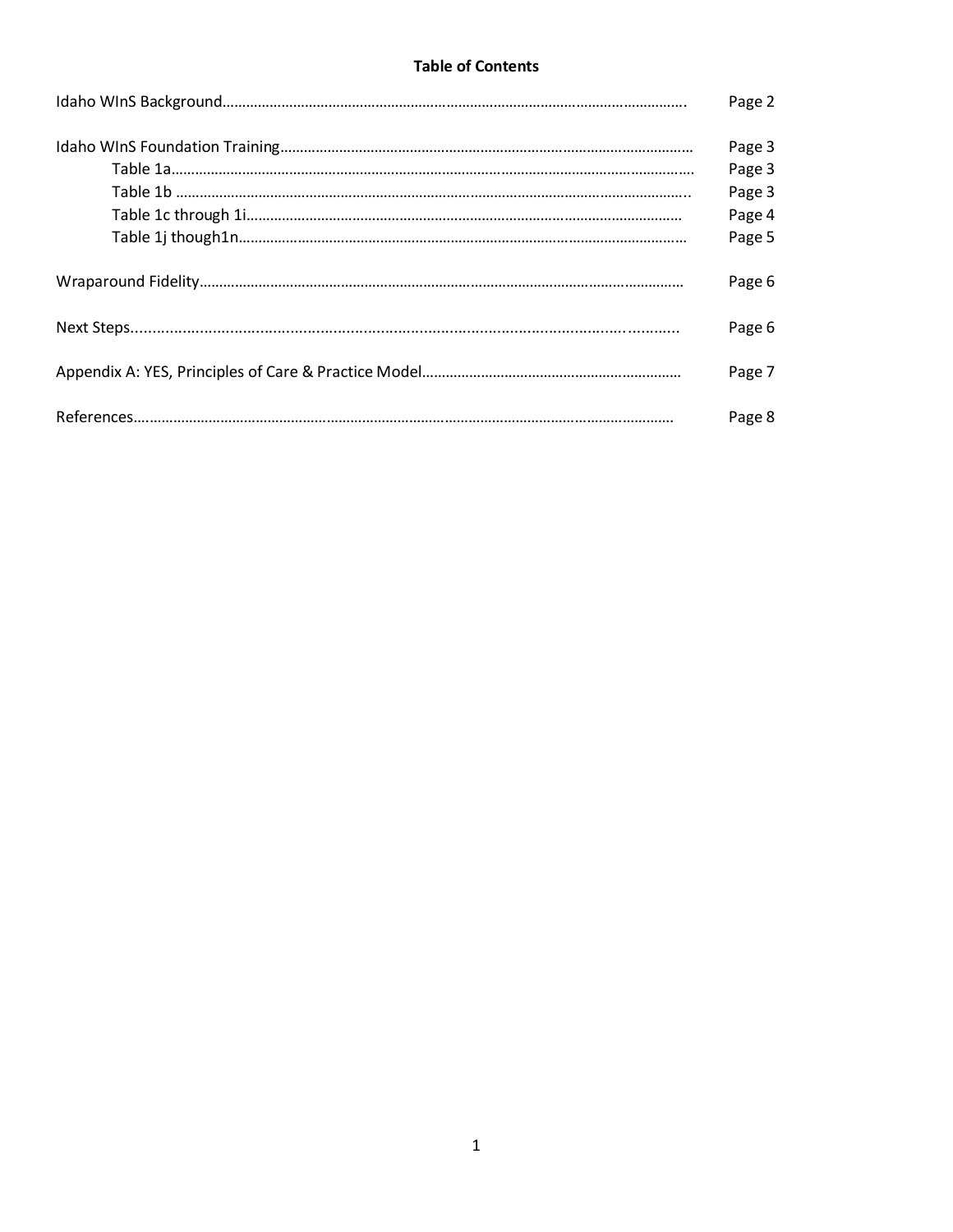## **Background**

The State of Idaho implemented a new Children's Mental Health system of care, branded as the Youth Empowerment Services (YES program), in 2017.<sup>1</sup> Intensive Care Coordination (ICC) is an identified service of the YES program specifically for youth and families with high service needs. Idaho has determined children and youth with multi system involvement, those at risk of removal from a community setting to a higher level of care or are transitioning from a higher level of care into a less restrictive level of care are appropriate for Intensive Care Coordination. One type of Intensive Care Coordination that is evidence based is Wraparound. In Idaho this is called, Idaho WInS (Wraparound Intensive Services).

The Division of Behavioral Health (DBH) initiated the Idaho WInS model of Wraparound in February 2018. A small pilot of current DBH Children's Mental Health (CMH) youth and families were enrolled in Idaho WInS. DBH had three goals: Implement Wraparound to fidelity, build capacity of trained Wraparound coordinators, coaches, and supervisors across the system, and to increase the number of youth and families served to 250 by August 2020. Since August 2020, the numbers of youth served has almost doubled.

Typically, this report will look at data from several sources. The DBH Electronic Health Record (WITS), referrals and referral dispositions, a standardized fidelity tool called the Wraparound Fidelity Index, shortened version (WFI-EZ), CANS data, and a Quality Service Review. All these methods for evaluating this program comprise the Quality Monitoring of the Idaho WInS program.

## **Purpose**

 $\overline{a}$ 

For this SFY 2021- 2022 Quarterly Quality Assurance Wraparound report, the focus is on Wraparound fidelity and training. In each section, analysis is given looking at whether youth can access Wraparound and whether youth and families experience Wraparound as intended according to the 10 Wraparound principles set forth by the National Wraparound Initiative (NWI).

<sup>1</sup> Please see Appendix A Principles of Care & Practice Model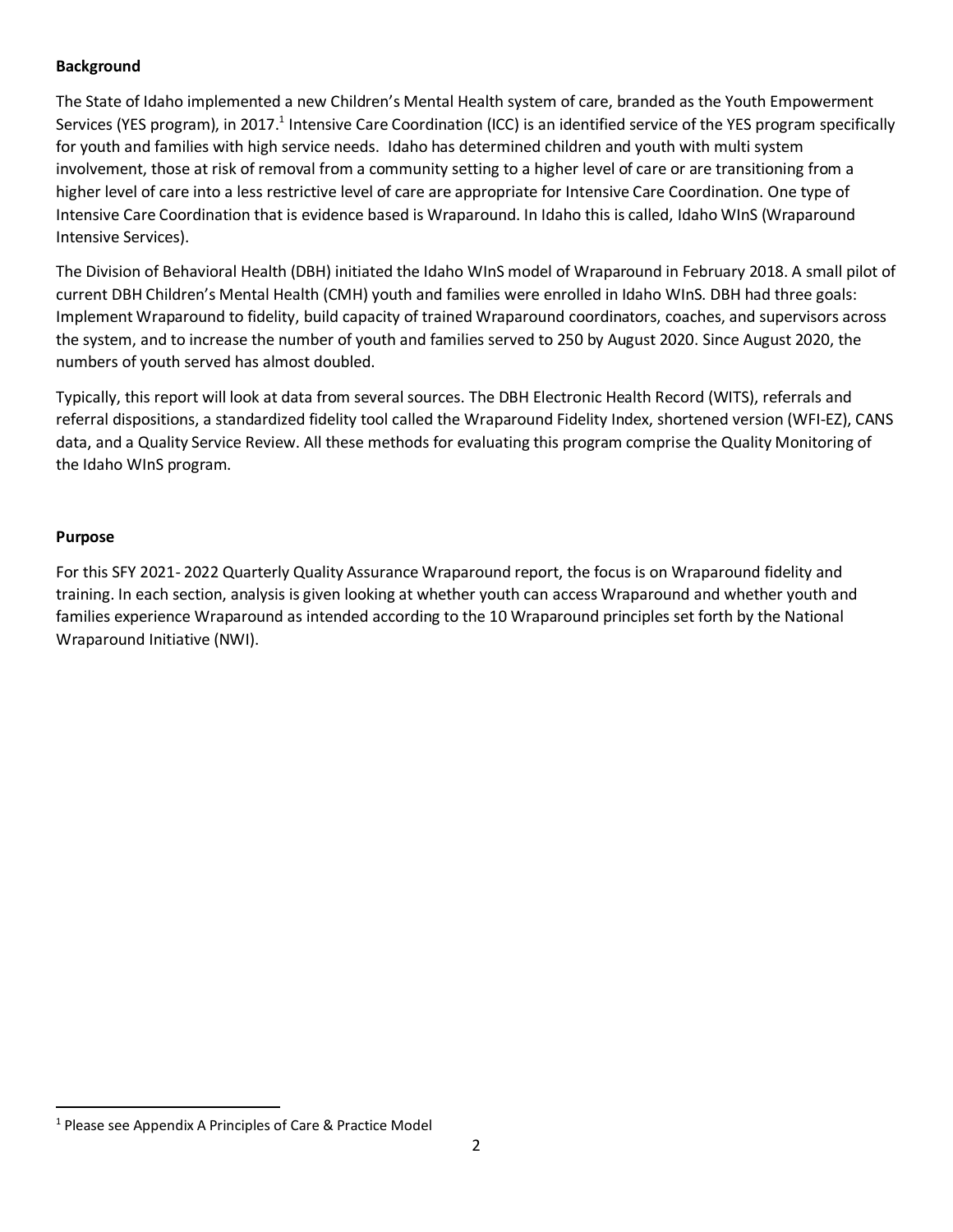## **Wraparound Training**

Idaho WInS Foundation Training, rolled out in 2018, is a four-day (4), 40 hour intensive training. Since fall 2020, the foundation training moved to an online platform that is comprised of 10 two-hour modules. The training surveys reported on below are following the on-line foundation training.

Since moving to an online format, 40 Wraparound coordinators and two (2) certified peer support specialists have been trained in the foundation training. There have been 13 responses to the survey provided following the training. This is approximately a 36% return rate.

The following table represents the training dates, surveys sent to participants, and the number returned.

| <b>Training</b>  | # Surveys sent out | # Surveys returned |
|------------------|--------------------|--------------------|
| <b>Fall 2020</b> | רר                 |                    |
| Fall 2021        | 1 E<br>⊥ఎ          |                    |

Tables 1a through 1k represent the results of the training survey following two Wraparound foundation trainings. The questions in the section 1a through 1d of the survey are connected to training participants' perception of how informative the training was for:

- Basic understanding of Wraparound
- Good description of the planning process
- Coaching during the training
- Wraparound tools

Tables 1e through 1l address elements of perception of comfort with elements of fidelity in Wraparound.

- Orienting the youth and family to Wraparound
- Engaging youth and family to identify strengths and needs
- Orienting team members to Wraparound
- Facilitating a Wraparound team to fidelity
- Creating a Crisis & Safety Plan
- Monitoring outcomes
- Integrating the CANS (not related to fidelity, but part of monitoring outcomes)
- Transition planning

| Table 1a:<br>How informative was the Wraparound Foundation training at providing a basic understanding of Wraparound<br><b>Coordination?</b> |                      |                |                      |                  |  |
|----------------------------------------------------------------------------------------------------------------------------------------------|----------------------|----------------|----------------------|------------------|--|
| Not at all<br>informative                                                                                                                    | A little informative | <b>Neutral</b> | Somewhat Informative | Very Informative |  |
| 0%                                                                                                                                           | 0%                   | 0%             | 15% (2)              | 84% (11)         |  |

| Table 1b:              |                      |                                                                                                           |                    |                  |
|------------------------|----------------------|-----------------------------------------------------------------------------------------------------------|--------------------|------------------|
|                        |                      | How well did the Wraparound Foundation training provide a description of the Wraparound planning process? |                    |                  |
| Not at all informative | A little informative | <b>Neutral</b>                                                                                            | Somewhat           | Very Informative |
|                        |                      |                                                                                                           | <b>Informative</b> |                  |
| 0%                     | 0%                   | 0%                                                                                                        | $30\%$ (4)         | 70% (9)          |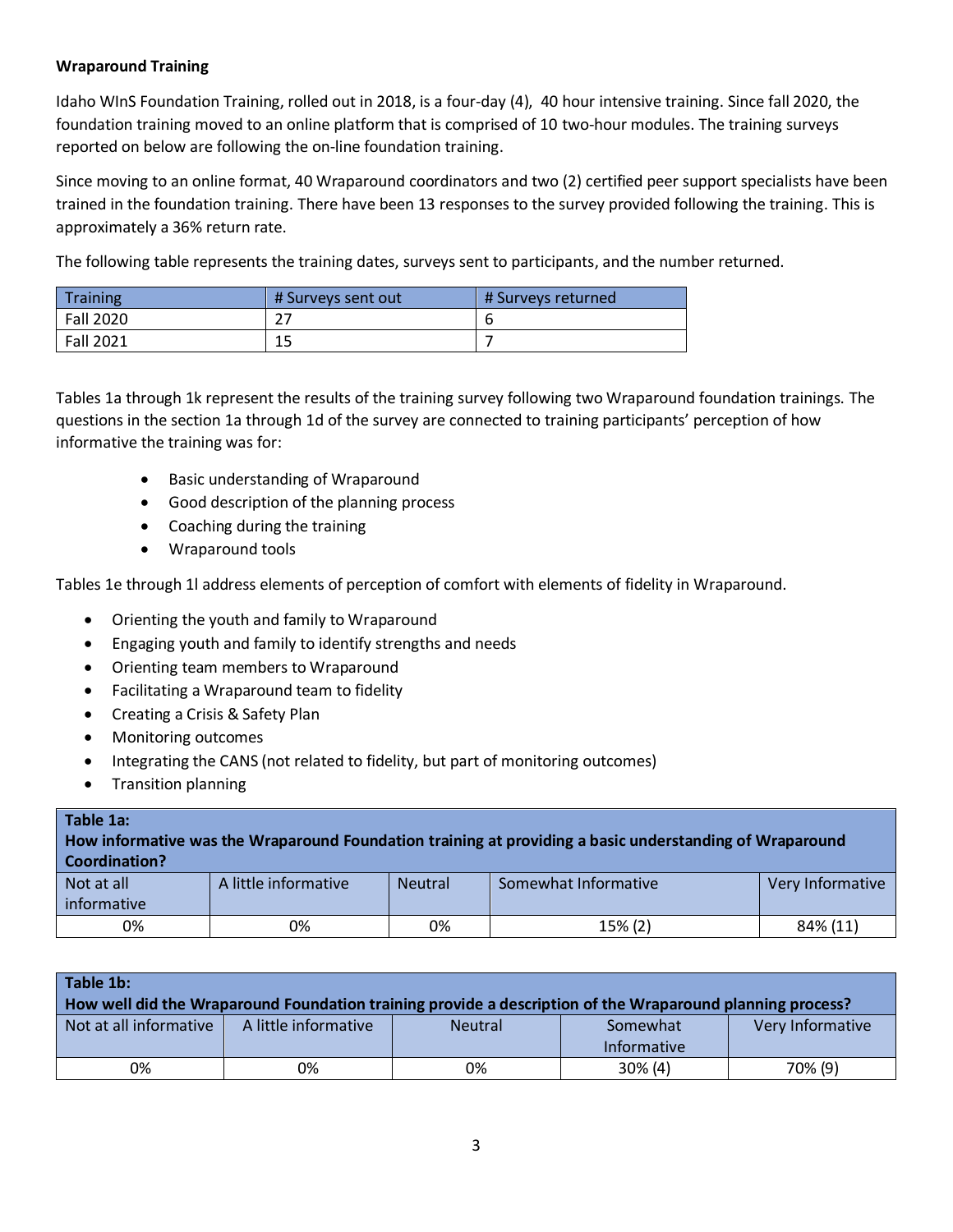| Table 1c: How informative was the coaching I received during the Foundation Training? |            |                |                         |                  |  |
|---------------------------------------------------------------------------------------|------------|----------------|-------------------------|------------------|--|
| Not at all informative $\parallel$ A little informative                               |            | <b>Neutral</b> | Somewhat<br>Informative | Very Informative |  |
| 0%                                                                                    | $15\% (2)$ | 0%             | 15% (2)                 | 70% (9)          |  |

| Table 1d:                                               | How informative have the Wraparound tools (e.g., Wraparound fidelity checklists, Tool Times, QSR tool) been in<br>guiding you in your work as a Care Coordinator? |                |                                |                  |
|---------------------------------------------------------|-------------------------------------------------------------------------------------------------------------------------------------------------------------------|----------------|--------------------------------|------------------|
| Not at all informative $\parallel$ A little informative |                                                                                                                                                                   | <b>Neutral</b> | Somewhat<br><b>Informative</b> | Very Informative |
| 0%                                                      | 14% (1)                                                                                                                                                           | 0%             | $43\%$ (3)                     | 43% (9)          |

| Table 1e: Considering the training and coaching you have received thus far;<br>how confident do you feel in orienting a family & youth to the Wraparound process? |  |  |  |  |  |  |
|-------------------------------------------------------------------------------------------------------------------------------------------------------------------|--|--|--|--|--|--|
| Not at all confident<br>Slightly confident<br>Completely<br>Moderately<br><b>Neutral</b>                                                                          |  |  |  |  |  |  |
| Confident<br>confident<br>$62\%$ (8)<br>31% (4)<br>7% (1)                                                                                                         |  |  |  |  |  |  |

| Table 1f:                                                                                                      |            |                                                                               |                      |                |
|----------------------------------------------------------------------------------------------------------------|------------|-------------------------------------------------------------------------------|----------------------|----------------|
| Considering the training and coaching you have received thus far; how confident do you feel in engaging with a |            |                                                                               |                      |                |
|                                                                                                                |            | family & youth to learn about their story to collect their strengths & needs? |                      |                |
| Completely                                                                                                     | Moderately | Slightly confident                                                            | Not at all confident | <b>Neutral</b> |
| Confident                                                                                                      | confident  |                                                                               |                      |                |
| $62\%$ (8)                                                                                                     | $23\%$ (3) | 15% (2)                                                                       | 0%                   | 0%             |

| Table 1g: Considering the training and coaching you have received thus far;<br>how confident do you feel in orienting identified team members to the Wraparound process? |                         |                    |                      |                |
|--------------------------------------------------------------------------------------------------------------------------------------------------------------------------|-------------------------|--------------------|----------------------|----------------|
| Completely<br>Confident                                                                                                                                                  | Moderately<br>confident | Slightly confident | Not at all confident | <b>Neutral</b> |
| 46% (6)                                                                                                                                                                  | 46% (6)                 | 0%                 | $8\%$ (1)            | 0%             |

| Table 1h: Considering the training and coaching you have received thus far; how confident do you feel facilitating a<br>Wraparound team meeting to fidelity? |                         |                    |                      |                |  |
|--------------------------------------------------------------------------------------------------------------------------------------------------------------|-------------------------|--------------------|----------------------|----------------|--|
| Completely<br>Confident                                                                                                                                      | Moderately<br>confident | Slightly confident | Not at all confident | <b>Neutral</b> |  |
| $31\%$ (4)                                                                                                                                                   | 54% (7)                 | $0\%$ (0)          | 15% (2)              | 0%             |  |

| Table 1i:                                                                                                           |                      |                    |                      |                |  |
|---------------------------------------------------------------------------------------------------------------------|----------------------|--------------------|----------------------|----------------|--|
| Considering the training and coaching you have received thus far; how confident do you feel facilitating the crisis |                      |                    |                      |                |  |
| and safety plan development?                                                                                        |                      |                    |                      |                |  |
| <b>Completely Confident</b>                                                                                         | Moderately confident | Slightly confident | Not at all confident | <b>Neutral</b> |  |
| 38% (5)                                                                                                             | 46% (6)              | $8\%$ (1)          | $8\%$ (1)            | 0%             |  |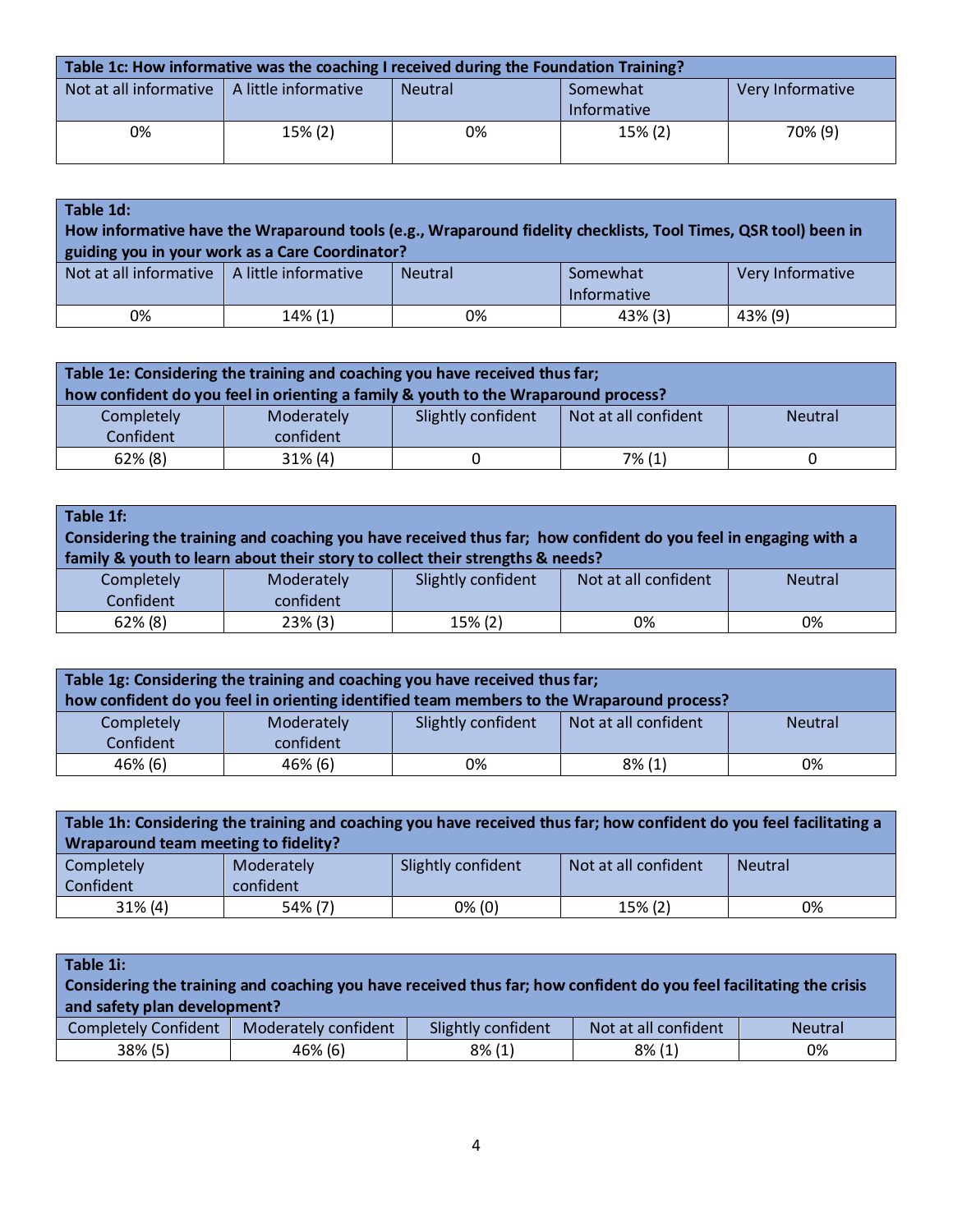#### **Table 1j:**

Considering the training and coaching you have received thus far, how confident do you feel monitoring and adapti **ng the Wraparound plan of care throughout the care planning process?**

|                            |                      | . .                   |                      |                |
|----------------------------|----------------------|-----------------------|----------------------|----------------|
| Confident<br>Completely C  | Moderately confident | Slightly<br>confident | Not at all confident | <b>Neutral</b> |
| 38% (5)<br>$\prime$ $\sim$ | 46% (6)              | $16\%$ (2)            | 0%                   | 0%             |

| Table 1k: Considering the training and coaching you have received thus far;<br>how confident do you feel integrating the CANS information into the planning process? |            |                    |                      |                |  |
|----------------------------------------------------------------------------------------------------------------------------------------------------------------------|------------|--------------------|----------------------|----------------|--|
| Completely                                                                                                                                                           | Moderately | Slightly confident | Not at all confident | <b>Neutral</b> |  |
| Confident                                                                                                                                                            | confident  |                    |                      |                |  |
| 33% (4)                                                                                                                                                              | 50% (6)    | $17\%$ (2)         | 0%                   | 0%             |  |

• Please note there are twelve (12) responses on this question. It is unclear why there is one less than the other questions on the survey.

| Table 11:                                                                                                   |                      |                    |                      |                |  |  |
|-------------------------------------------------------------------------------------------------------------|----------------------|--------------------|----------------------|----------------|--|--|
| Considering the training and coaching you have received thus far; how confident do you feel with transition |                      |                    |                      |                |  |  |
| planning?                                                                                                   |                      |                    |                      |                |  |  |
| <b>Completely Confident</b>                                                                                 | Moderately confident | Slightly confident | Not at all confident | <b>Neutral</b> |  |  |
| $31\%$ (4)                                                                                                  | 46% (6)              | $23\%$ (3)         | 0%                   | 0%             |  |  |

Table 1m and 1n are focused on the perception of coordinators confidence in facilitation skills and completion of Wraparound documentation.

| Table 1m: Considering the training and coaching you have received thus far;<br>how confident do you feel in your skills of facilitation? |            |            |            |            |                |
|------------------------------------------------------------------------------------------------------------------------------------------|------------|------------|------------|------------|----------------|
|                                                                                                                                          | Completely | Moderately | Slightly   | Not at all | <b>Neutral</b> |
|                                                                                                                                          | Confident  | confident  | confident  | confident  |                |
| Nominal group                                                                                                                            | 14% (2)    | $50\% (7)$ | $21\%$ (3) | 0%         | $7\%$ (1)      |
| technique                                                                                                                                |            |            |            |            |                |
| $5-$                                                                                                                                     | 39% (5)    | 39% (5)    | $22\%$ (3) | 0%         | 0%             |
| finger consensus                                                                                                                         |            |            |            |            |                |
| Use of post-                                                                                                                             | 39% (5)    | 39% (5)    | 15% (2)    | 0%         | $7\%$ (1)      |
| its boards                                                                                                                               |            |            |            |            |                |
| WebEx technology                                                                                                                         | 39% (5)    | 54% (7)    | 7% (1)     | 0%         | 0%             |

| Table 1n:<br>Considering the training and coaching you have received thus far; how confident do you feel completing the<br><b>Wraparound documentation?</b> |                         |                         |                    |                      |                |
|-------------------------------------------------------------------------------------------------------------------------------------------------------------|-------------------------|-------------------------|--------------------|----------------------|----------------|
|                                                                                                                                                             | Completely<br>Confident | Moderately<br>confident | Slightly confident | Not at all confident | <b>Neutral</b> |
| <b>Strength &amp; Needs</b>                                                                                                                                 | $31\%$ (4)              | 46% (6)                 | 23% (3)            | 0%                   | 0%             |
| document                                                                                                                                                    |                         |                         |                    |                      |                |
| Wraparound<br>Plan of Care                                                                                                                                  | 39% (5)                 | 46% (6)                 | 15% (2)            | 0%                   | 0%             |
| Crisis & safety<br>plan                                                                                                                                     | $31\%$ (4)              | 54% (7)                 | 15% (2)            | 0%                   | 0%             |
| Transition plan                                                                                                                                             | $23\%$ (3)              | $61\%$ (8)              | 15% (2)            | 0%                   | 0%             |
| <b>WITS</b><br>documentation                                                                                                                                | 39% (5)                 | 46% (6)                 | 15% (2)            | 0%                   | 0%             |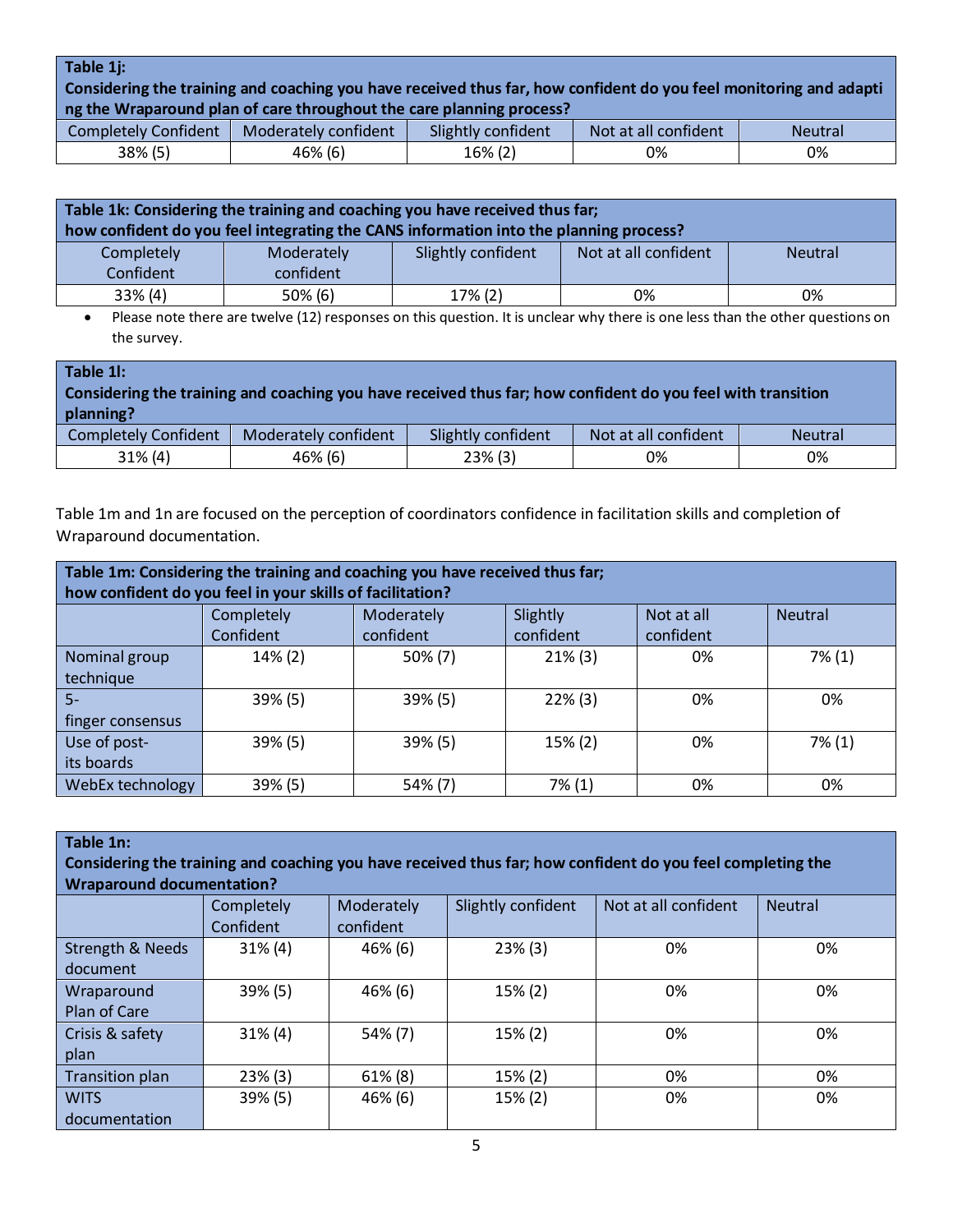The surveys of the Wraparound Foundation training provide good information on the perception of confidence and information received post training. While the return rate of the surveys is small, Idaho WInS will continue monitoring the participants' perception of the usefulness of the training and whether it provides the foundation required for Wraparound practice.

## **Wraparound Fidelity**

There has not been a WFI-EZ sampling in this last year. Two samplings were requested of 35 youth and families. In the first sampling, no surveys were received, and in the second sampling five surveys were received which is about a 15% return rate. As a result, DBH initiated a quality improvement project for fidelity monitoring in the Idaho WInS program.

The quality improvement project identified the following outcomes.

- By 06/30/2022 Idaho Wins has an efficient and effective process for notification, administration, and reporting of the WFI-EZ.
- Wraparound Coordinators and coaches will experience an improved understanding of the WFI-EZ outcomes data by 12/31/2021.
- A training is conducted focused on How to apply the outcomes data to improve coaching and coordinator practice by 12/31/2021.
- A training on implementing improvements in Wraparound at the agency or system level by 12/31/2021.

Results of the trainings and the next WFI-EZ sampling will be presented in the SFY 2022 Q 4 report.

#### **Next Steps and Areas for Improvement**

In the next quarterly report for SFY 2022 Q3, data from the CANS will be presented.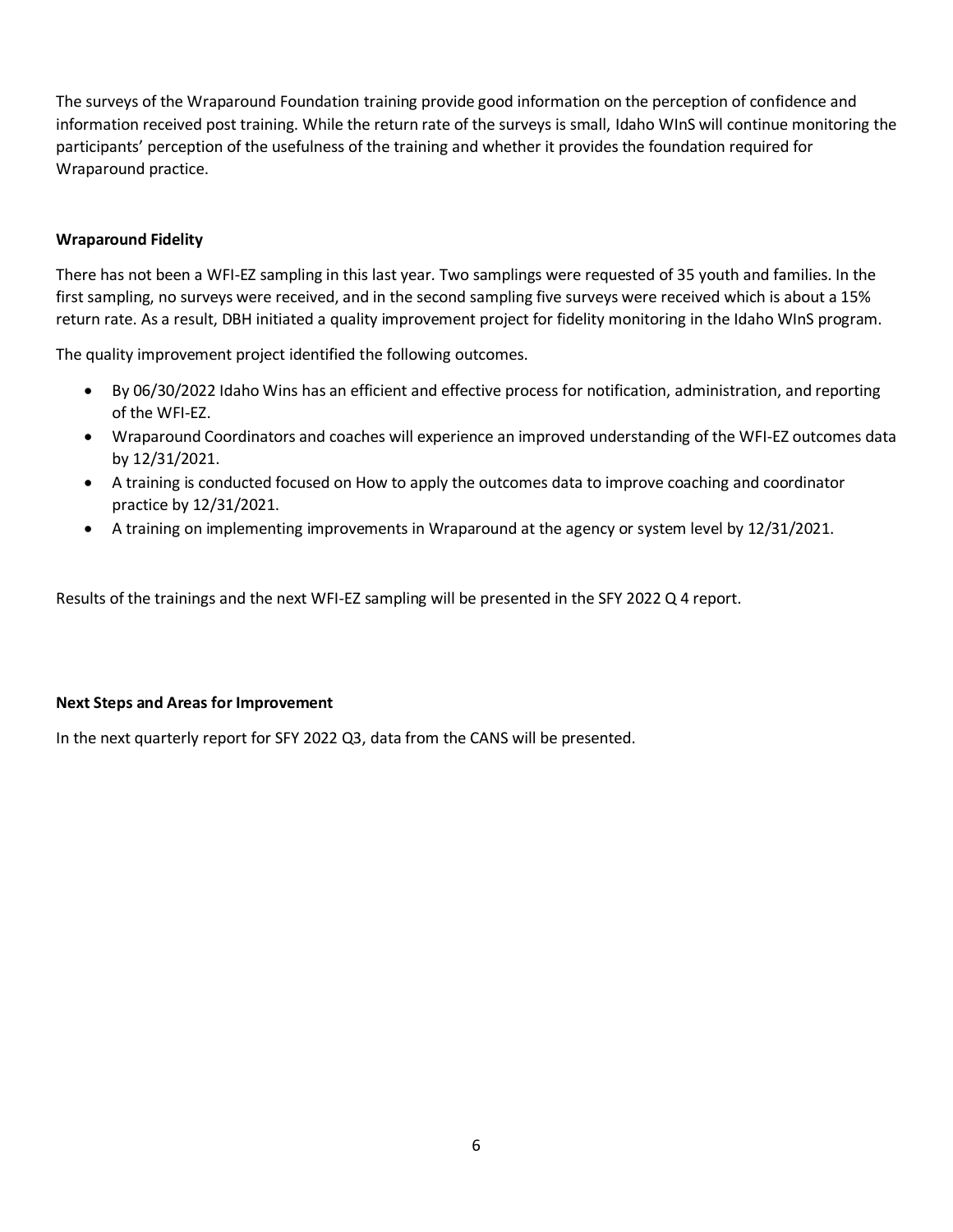## **Appendix A**

The YES Principles of Care are eleven (11) values that are applied in all areas of mental health treatment planning, implementation and evaluation.

- 1.0 Family Centered
- 2.0 Family and Youth Voice and Choice
- 3.0 Strengths-Based
- 4.0 Individualized Care
- 5.0 Team-Based
- 6.0 Community-Based Service Array
- 7.0 Collaboration
- 8.0 Unconditional
- 9.0 Culturally Competent
- 10.0 Early Identification and Intervention
- 11.0 Outcome-Based

The Practice Model in the YES system of Care describes the expected experience of care in six (6) practice components.

- 1.0 Engagement
- 2.0 Assessment
- 3.0 Care Planning & Implementation
- 4.0 Teaming
- 5.0 Monitoring & Adapting
- 6.0 Transition

For more detailed information please utilize the link provided for the full YES Principles of Care and Practice Model document.

[https://yes.idaho.gov/wp-content/uploads/2021/04/PrinciplesofCare\\_PracticeModel\\_inPractice.pdf](https://yes.idaho.gov/wp-content/uploads/2021/04/PrinciplesofCare_PracticeModel_inPractice.pdf)